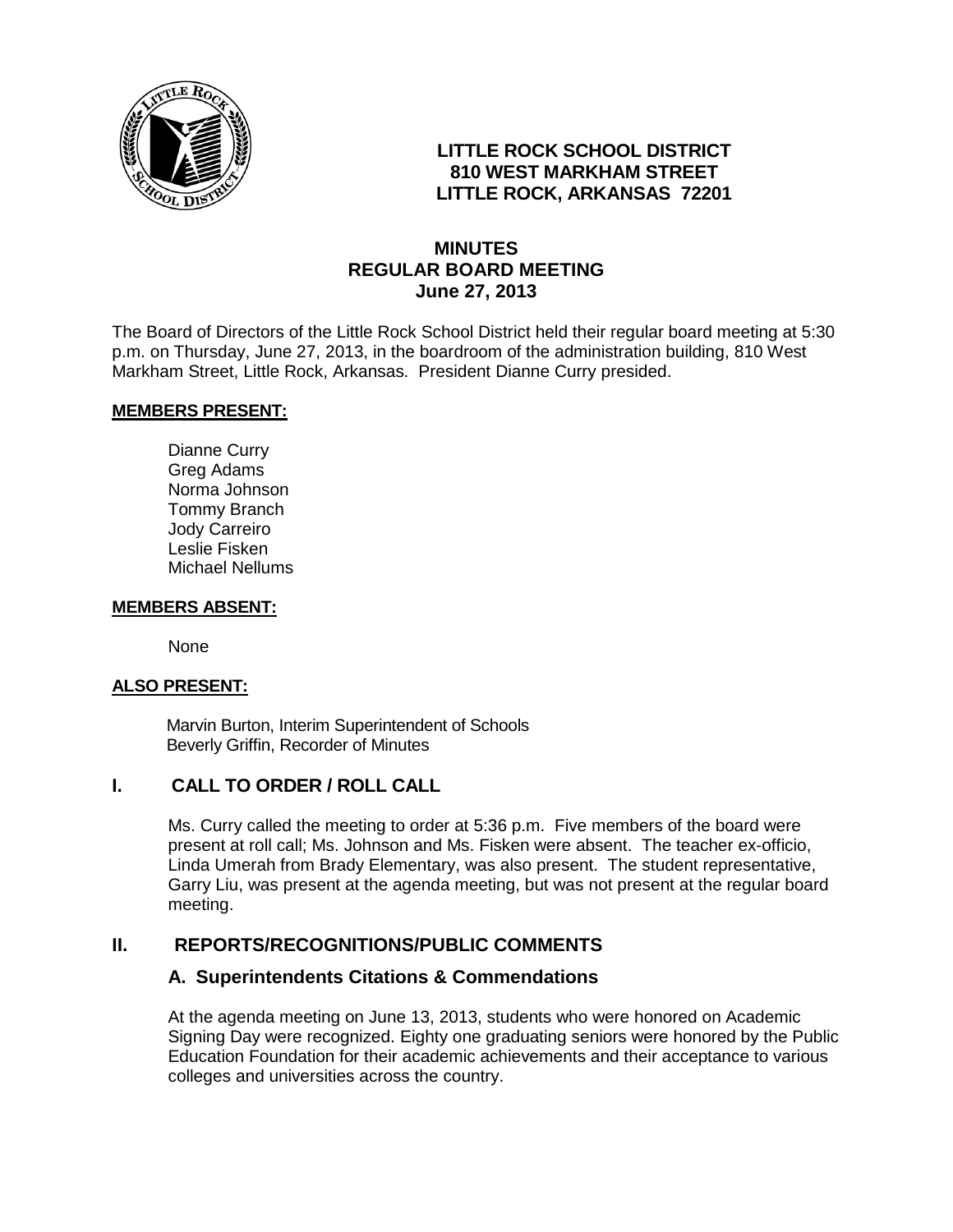Melanie Fox, former LRSD board member, was recognized for her continuing support and contributions to the district. Ms. Fox and her husband, Jeff, were presented with a citation acknowledging their financial contribution to the Hall High school championship basketball teams.

# **B. Remarks from Citizens**

*Pam Adcock* spoke on behalf of the southwest Little Rock community. She stated disappointment and anger over the failure of the board to communicate with the residents of that area prior to purchasing land for a new school. She felt the trust of their community had been lost, and she requested inclusion in all future discussions.

*State Representative Frederick Love* commented on the district's purchase of land in southwest Little Rock, stating he was "disturbed" the concerns of the community were being disregarded. He felt it was appropriate to forfeit \$10,000 earnest money and start over on seeking property for a new school in order to show good faith to the community.

*Charles Bolden* ceded his time to *Joy Springer* to allow her extra time for her remarks geared toward program evaluations and the court-approved evaluation process. She commended Dr. DeJarnette for her work and spoke to the district's continuing obligations and accountability for educating African American and poor children. She faulted the administration for trying to eliminate the evaluation department, and she referenced the proposed changes to policy IL and regulations IL-R.

*Senator Linda Chesterfield* represents part of SWLR and introduced herself as an educator and as former president of the LRSD board. She stated she was a strong supporter of Little Rock, North Little Rock, and Pulaski County Public schools, but felt the board was disregarding input from the public. "If you don't give the people what they want, they don't have to stay in the LRSD." She commented on the money invested in upgrading technology at Central High School, and asked why the same could not be done for McClellan.

*State Representative Charles Armstrong*, former LRSD board member, suggested the board and community members sit down, discuss the issues and problems, and come to agreement before decisions are made. It was his belief that people are not taking interest in the educational process because they are not being given a voice. He stated the board needed to reach out, become customer oriented, and make decisions based on what is in the best interest of the students.

*Senator Joyce Elliott* stated she was surprised by the events surrounding the land purchase in southwest Little Rock. She had attended a neighborhood association meeting where she was led to believe the community would be a part of the discussions surrounding the future of McClellan. She introduced herself as an advocate for public schools and a former teacher at McClellan. She encouraged the board to "back up" and take a leadership position in owning up to what has gone wrong.

*Pat Gee*, former LRSD board member and resident of southwest Little Rock, addressed the board regarding the possible relocation of McClellan and the importance of keeping that school in the community. She encouraged the board to continue to keep the lines of communication open.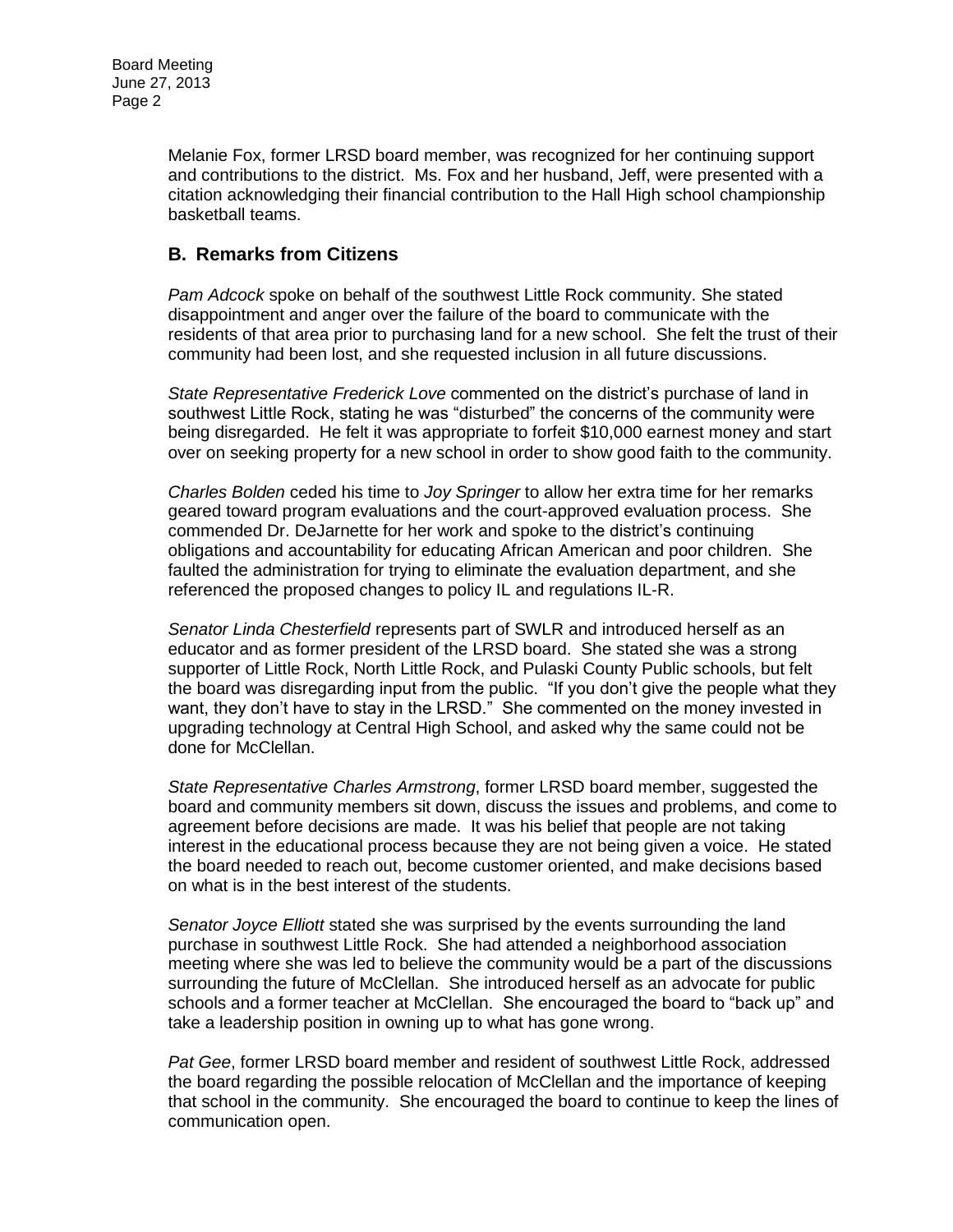*Eduardo Martinous* commented on the Spanish language interpreter at Monday's community forum. He said he couldn't understand the interpreter, and encouraged the board to do more to increase and improve the communications with the Hispanic community.

# **C. Report: City Year**

Sarah Robertson, Executive Director of City Year Little Rock / North Little Rock, reported mid-year results in their work with our students. There are 34 corps members aged 17- 24 serving in our schools. 310 students participate in the language arts and literacy support program and 54 students are involved in the "attendance focus," or those who have a history of absences, tardies and truancy. Ms. Robertson has been developing next years' service plans in cooperation with building principals and LRSD associate superintendents.

Mr. Burton commented on his observations of students who receive City Year services. Their attitude changes, their learning improves, and the one-on-one connections with the Corps members make a very positive difference in their achievement.

# **D. Legal Update**

Chris Heller reported briefly on an upcoming hearing in Judge Collins Kilgore's court. It is a suit filed in a request for documents under the freedom of information act. The district was in the process of gathering the documents when the suit was filed, and all information has now been provided.

There is also an appeal pending before the eighth circuit court regarding charter schools. Briefs are being reviewed and corrected by the court at this time; Mr. Heller had not yet had the opportunity to review. Mr. Heller reported he expected final resolution in this case to be in early 2014.

Hearings are scheduled this summer for the Pulaski County School District in their attempt to be declared unitary. The Joshua Intervenors have asked for a postponement based on Mr. Walker's health status; the Pulaski County District has not objected.

# **E. Donations of Property**

Dr. Nellums read the donations as listed in the following chart. Mr. Carreiro moved to accept the donations. Mr. Branch seconded the motion, and it **carried unanimously**.

| <b>SCHOOL/DEPARTMENT</b>          | ITEM                                                                                                          | <b>DONOR</b>                     |
|-----------------------------------|---------------------------------------------------------------------------------------------------------------|----------------------------------|
| <b>Bale Elementary School</b>     | \$1,000.00 cash                                                                                               | UALR Children International      |
| <b>Baseline Elementary School</b> | Food, valued at \$100.00 for 2013<br><b>Cultural Awareness Night</b><br>Chocolate, valued at \$75.00 for 2013 | Hong Kong Inn<br>Café Bossa Nova |
|                                   | <b>Cultural Awareness Night</b>                                                                               |                                  |

## **DONATIONS**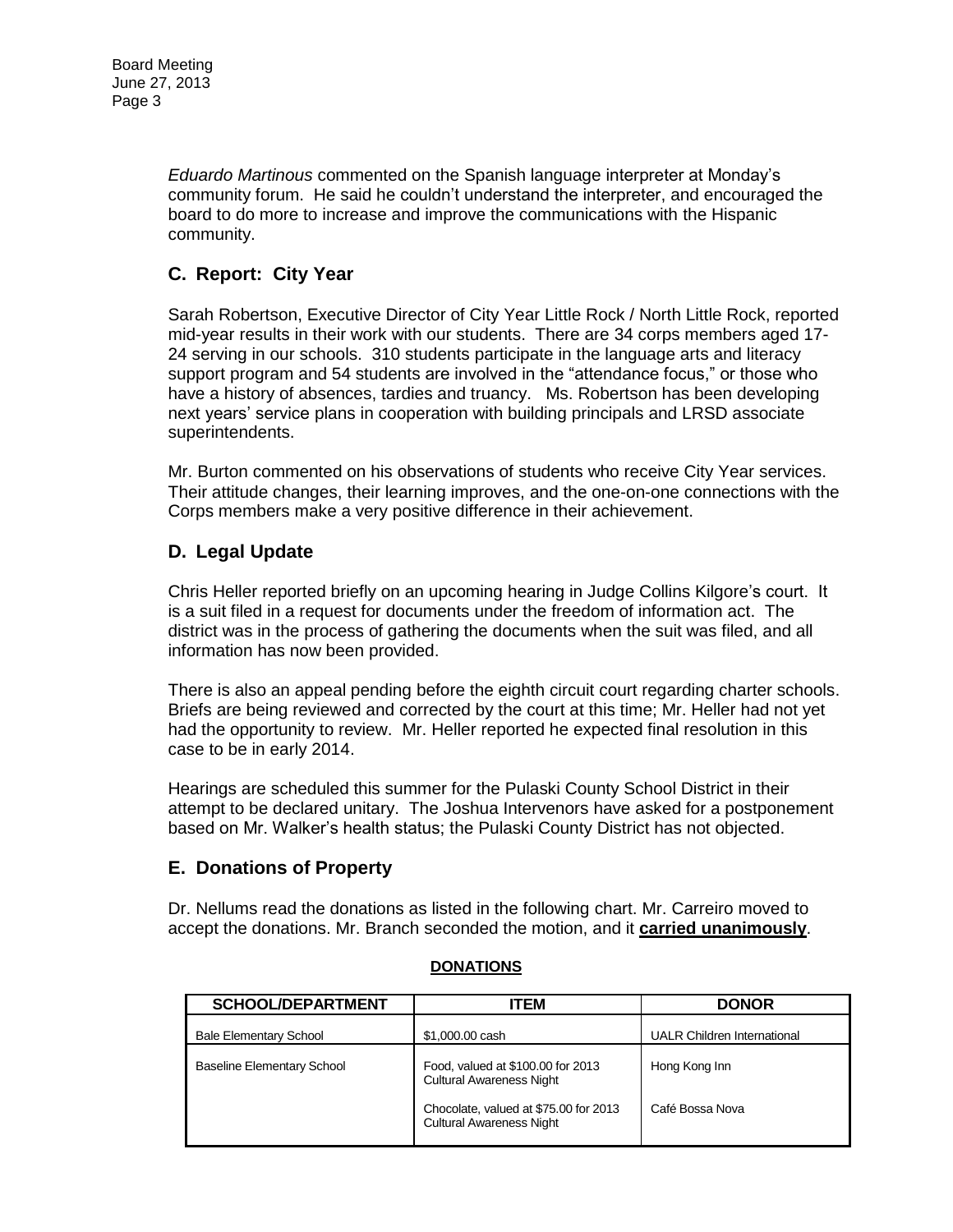| <b>SCHOOL/DEPARTMENT</b>          | <b>ITEM</b>                                                                                        | <b>DONOR</b>                                                                                                                                                                                                                                                                                                |
|-----------------------------------|----------------------------------------------------------------------------------------------------|-------------------------------------------------------------------------------------------------------------------------------------------------------------------------------------------------------------------------------------------------------------------------------------------------------------|
| <b>Baseline Elementary School</b> | Food and supplies, valued at \$300.00<br>for 2013 Field Day activities                             | <b>Baseline Elementary PTA</b>                                                                                                                                                                                                                                                                              |
|                                   | Gift cards, valued at \$75.00 to<br>purchase water for Field Day                                   | <b>Whole Foods Market</b>                                                                                                                                                                                                                                                                                   |
|                                   | Gift cards, valued at \$50.00 for teacher<br>and staff appreciation week                           | Daysprings Health                                                                                                                                                                                                                                                                                           |
|                                   | Gift cards, valued at \$200.00 for<br>teacher and staff appreciation week                          | Randolph Occupational Medicine<br><b>Services</b>                                                                                                                                                                                                                                                           |
|                                   | Luncheon and gift cards, valued at<br>\$550.00 for teacher and staff<br>appreciation week          | <b>Baseline Elementary PTA</b>                                                                                                                                                                                                                                                                              |
| Central High School               | \$250.00 cash to the band program                                                                  | Mr. David Bryles                                                                                                                                                                                                                                                                                            |
|                                   | \$100.00 cash to the EAST Lab<br>program                                                           | Ms. Debra Fugua                                                                                                                                                                                                                                                                                             |
|                                   | \$100.00 cash to the EAST lab program                                                              | LRCH classes of 1977 & 1978                                                                                                                                                                                                                                                                                 |
| Fair Park ECC                     | \$1,000.00 cash to the PRE-K program<br>for purchase of educational materials                      | Jonathan & Brooke Bricker                                                                                                                                                                                                                                                                                   |
| Forest Park Elementary School     | \$356,679.00 for funding the athletic<br>pavilion and turf project on west side of<br>campus       | Forest Park PTA and contributions<br>from:<br>Arkansas Fence & Guardrail<br>$\blacksquare$<br><b>Cromwell Architects</b><br>Ketcher Roofing<br>÷,<br>Nabholz Construction<br>$\blacksquare$<br><b>Staley Electric</b><br>÷,<br>Chris East and Dan Fowler of<br>$\overline{a}$<br><b>Cromwell Architects</b> |
| Roberts Elementary School         | \$30.00 cash in honor of Caroline<br>Bryant to the basketball program for<br>purchase of equipment | Amy Glover Bryant                                                                                                                                                                                                                                                                                           |
| Romine Elementary School          | 150 gift certificates, valued at \$750.00<br>as incentives for honor students                      | Copeland's Restaurant                                                                                                                                                                                                                                                                                       |
| Williams Magnet School            | \$100.00 cash to the art program                                                                   | Little Rock ViPS                                                                                                                                                                                                                                                                                            |
| LRSD Gifted & Talented Program    | \$25.00 cash for Destination<br>Imagination Program                                                | Mr. John G. Chamberline                                                                                                                                                                                                                                                                                     |

# **F. Little Rock PTA Council**

No report.

# **G. Little Rock Education Association**

No report.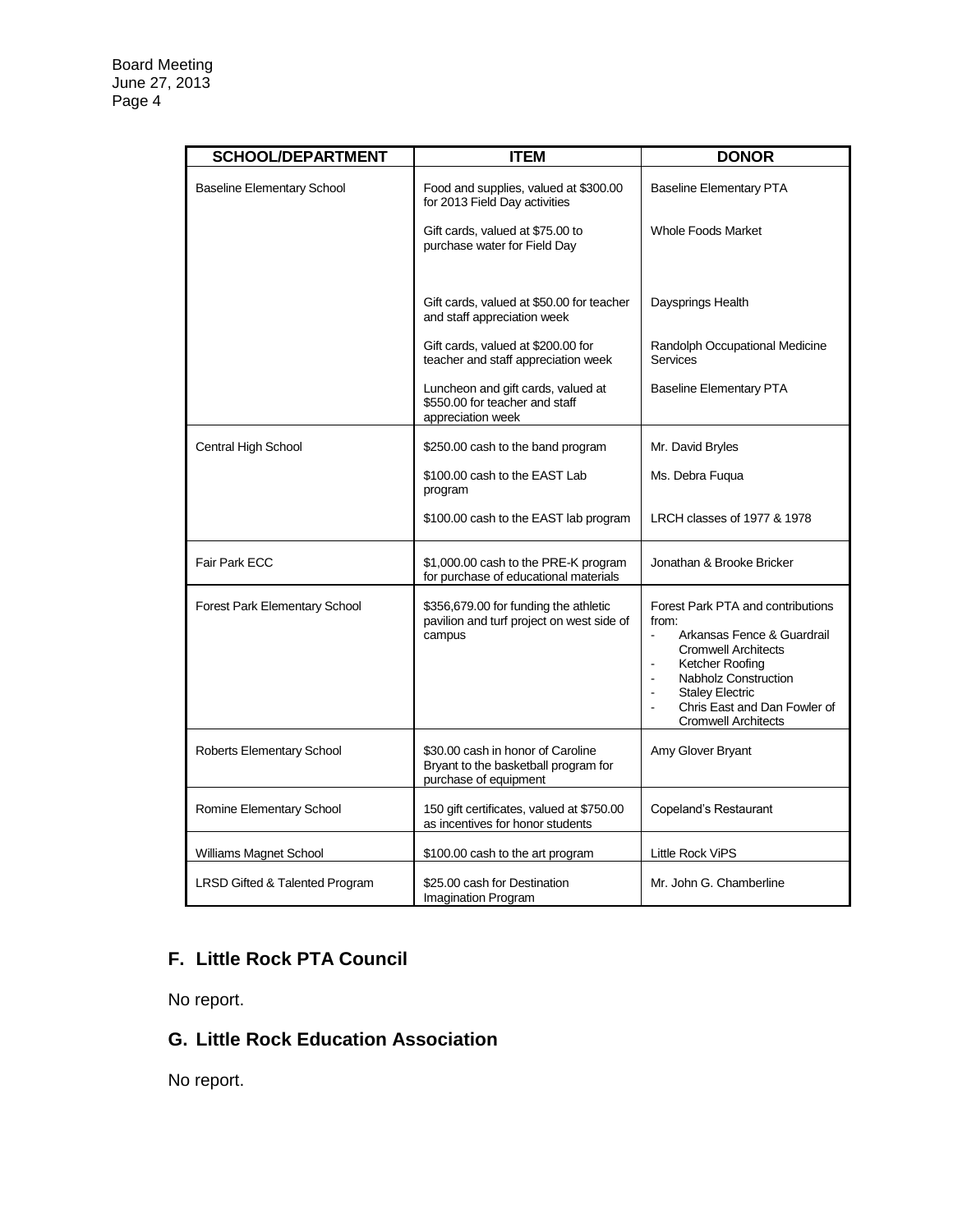## **III. REPORTS AND COMMUNICATIONS**

#### **A. Remarks from Board Members**

**Mr. Branch** reported he had visited Parkview and had spoken with several students who had attended Boys State where they were elected as officers. Responding to comments regarding the southwest Little Rock land purchase, he apologized to the audience and agreed the board had not done enough to inform our constituents. He asked about the possibility of staying the land purchase and voiding the current contract until further discussion could be held. He pledged to try harder to communicate with the public.

**Mr. Carreiro** expressed excitement about the district's summer school programs. The summer educational support activities are fun and enriching and provide a great opportunity to remediate and reinforce student achievement. He complimented the staff and everyone involved in the various summer learning programs.

**Mr. Carreiro** also read a portion of his previous comments regarding the land purchase in southwest Little Rock. He felt the district would have lost much more than \$10,000 in earnest money. The RFP for the facilities review is scheduled to go out Monday, and a part of that process will include more effective communication with the public.

**Dr. Nellums** thanked the citizens of Zone 2 for allowing him to represent them for the past 2.5 years. He announced he would not be running for reelection, and he introduced Reverend C. E. McAdoo who would be filing to run for election in Zone 2. Dr. Nellums stated his board service had been an interesting journey, and that his primary concern would continue to be student achievement. He expressed concern with board members' interest in personal agendas, and the continuing disparities between test scores and achievement levels between African American males and white students. He also announced beginning July 9 he would be administering the Arkansas Minority Voting Rights website.

**Mr. Adams** reported the anti-bullying committee (STAND) for June had been postponed and would resume in August. He commented on the concerns expressed by the southwest Little Rock residents, and agreed there was a lack of community connection and discussion. He thanked the citizens who attended the meeting on Monday night and assured the audience the board was listening and considering their perspectives very seriously. Board members are committed to making their best judgments based on information available, and he expressed regret that many were disappointed the board did not stop the purchase of the land. He discussed the importance of moving forward for the students in Little Rock. Disagreements should not stop us from finding ways to pull together and work together. "No one wants to fail the children…"

**Mr. Adams** continued with an assurance that the board would work on building stronger community partnerships; decisions regarding the type of school to be built in southwest Little Rock would be made with the community's input.

**Ms. Curry** commended the district on holding the first minority vendor fair, stating she had received rave reviews from attendees. She thanked the staff for their efforts in making this a productive event for outreach for vendors across the city. She also thanked the audience members who spoke at the community forum on Monday and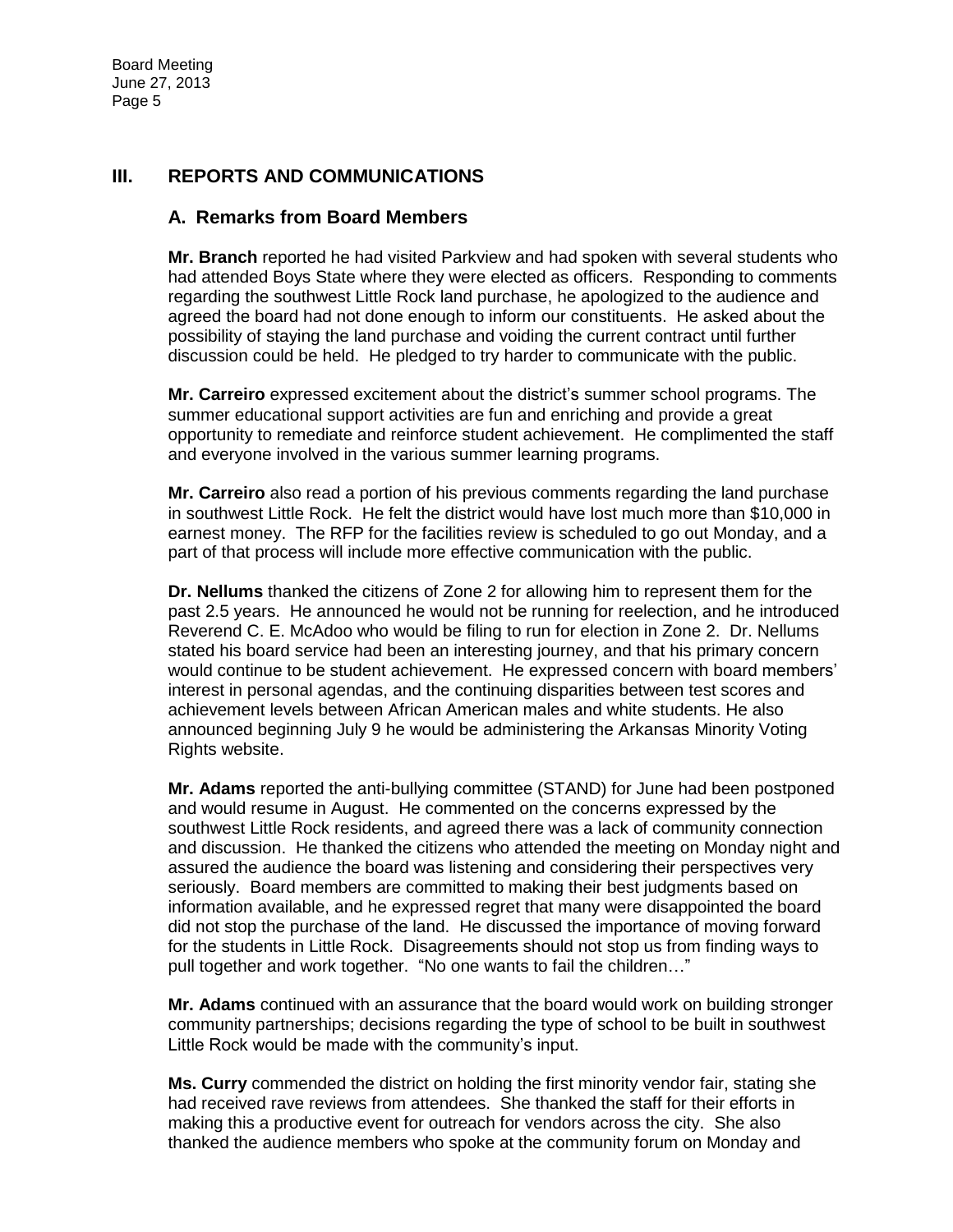those who addressed the board earlier in the meeting tonight. She agreed there was always room for better communication, and she made a personal commitment to do a better job to reach more of the community. "To be competitive we have to make commitments to move forward in order to recruit students back and keep them in the district."

## **B. Internal Auditors Report**

The monthly auditor's report was provided in the board's agenda. No additional information was requested.

# **IV. APPROVAL OF ROUTINE MATTERS**

## **A. Minutes**

Minutes from the regular board meeting held on May 17, 2013 and from a special meeting held on June 13, 2013 were presented for review and approval. Mr. Carreiro made a motion to approve the minutes; Mr. Branch seconded the motion and it **carried unanimously**.

# **V. BOARD POLICY AND REGULATIONS REVIEW**

## **A. Policy Revision – First Reading: IL Evaluation of Instructional Programs and Regulation Revision, IL-R Program Evaluation Process**

Linda Young provided information regarding the recommended changes to board policy IL, stating the intent was to more closely align policy with achievement goals and curriculum and instruction objectives. Curriculum and Instruction would be more accountable based on program evaluation under the revised policy presented.

Dr. Suggs addressed the board regarding alignment of curriculum and instruction and development of a system to hold each department more accountable for student learning and achievement. There will be less reliance on historical evaluation reports and an increased ability to analyze data on a real-time basis through the data dashboard. There will be more facilitation of initiatives to better improve education for every student. He will be realigning three departments to better suit the academic needs of the students, with the evaluation component folded into evaluation and testing and the academic data department to become one department focusing on core subject area progress.

Dr. Nellums expressed disagreement with the idea of policy revision and mergers of departments, saying the "fox was guarding the henhouse." Mr. Adams expressed support, stating enhancing transparency will provide more access to the data for the board, teachers, administrators, and parents. He agreed with Dr. Suggs comments that it was important to do something different from what has been done in the past. We haven't shown significant success with what we have done in the past.

Dr. Suggs responded to questions and stated these realignments would provide more opportunity to see which programs are effective, which are not, and how to make better decisions when investing funds in the future.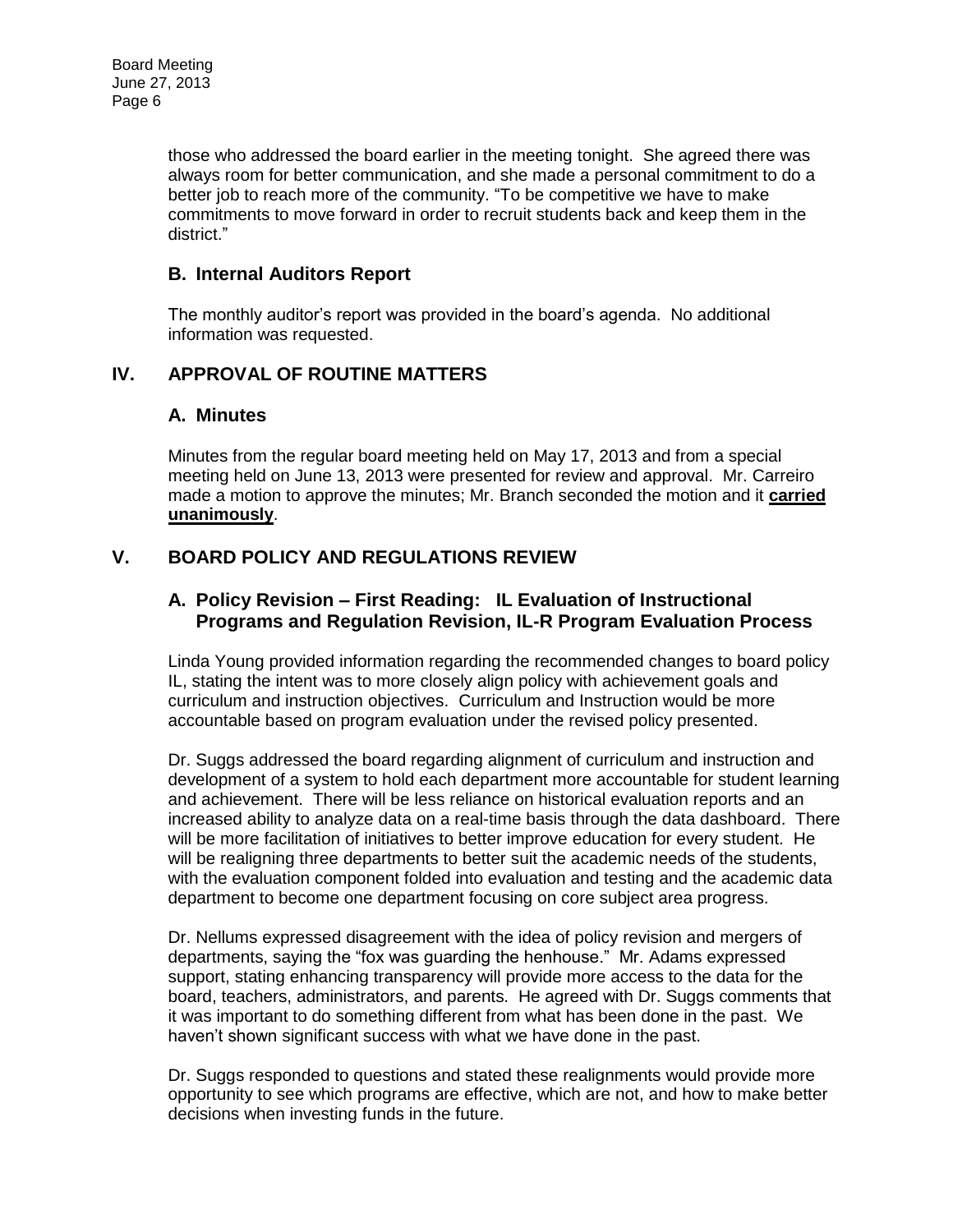Mr. Carreiro made comments regarding the board's decision-making, following the administration's recommendations based on evaluations. The board has eliminated programs, expanded programs, and has made some significant changes based on the evaluations. However, the recommended policy changes are not significant changes, and the regulations will allow better identification of the programs to be evaluated and will allow everything we do to be a part of the evaluation process, not just a few prespecified program evaluations. Evaluation will happen on a daily basis, with better review of the curriculum and instruction component and better utilization of the data warehouse.

Dr. Nellums questioned Dr. DeJarnette regarding statements and comments she made earlier in the meeting. She expressed opposition to the revision in the policy and to any changes in the current process of program evaluation.

Chris Heller responded to concerns regarding the policy and the recommended changes. It was his opinion nothing in the changes would prohibit the district from utilizing external evaluation services as necessary and continuing to do what is in the best interest of the students in the district.

Helen Davis made brief comments as a member of the district's evaluation committee.

Mr. Carreiro made a motion to approve policy IL on first reading. Mr. Adams seconded the motion and it carried 3-2 with Mr. Branch and Dr. Nellums voting no. Mr. Adams spoke in support of the revisions and realignment; Dr. Nellums spoke in opposition.

## **VI. EDUCATIONAL SERVICES**

#### **A. McKinney-Ventro Education for Homeless Children and Youth Grant Program**

Linda Young recommended approval and responded to questions regarding an application for grant funding under the McKinney-Ventro homeless education grant. The District has approximately 420 students living shelters, hotels, motels, or doubled-up conditions. Funding from this grant provides for part of the homeless coordinator's salary, tutoring, summer programs, school supplies, family emergency services and enriched education services linked to achievement. The submission date is July 1, 2013.

Dr. Nellums moved to approve the recommended submission; Mr. Branch seconded the motion and it **carried unanimously**.

*Dr. Nellums exited the meeting.* 

## **B. Textbook Adoption for New High School Courses**

At the agenda meeting on June 13, Mr. Glasgow and Mr. Burton responded to questions regarding new courses recently approved by the Arkansas Department of Education. Those courses are: **Advanced Topics and Modeling in Mathematics; Linear Systems and Statistics:** *Fundamentals of Algebraic Modeling;* and **Bridge to Algebra II:** *College Prep Algebra*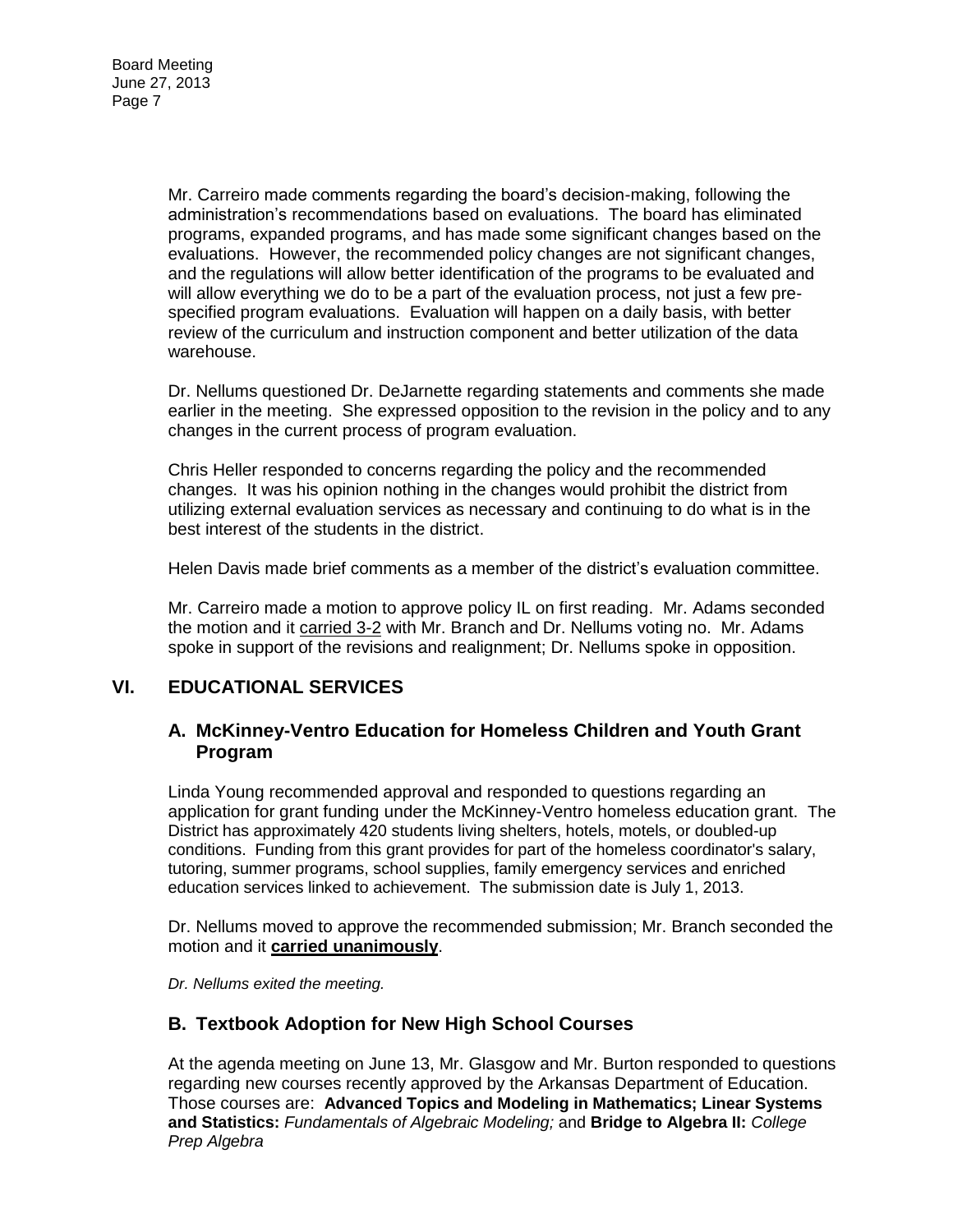Board Meeting June 27, 2013 Page 8

> Mr. Carreiro made a motion to approve the selected new course textbooks; Mr. Branch seconded the motion. It **carried unanimously**.

# **C. TLI Contract for 2013-14**

An interim assessment program is used in grades 2 through 12 to inform and track student learning during the year. The SOAR assessments allow educators to see how well students have learned specific content and skills during a specified time frame during the year. The interim assessment results can be reported on individual classroom levels, a whole school level, or even at the district level. Instruction and curriculum modifications can be made using the results from the interim assessments.

Mr. Carreiro made a motion to approve the renewal of the TLI contract for 2013-14; Mr. Branch seconded the motion and it **carried unanimously**.

## **VII. HUMAN RESOURCES**

## **A. Personnel Changes**

Routine personnel changes were printed in the board's agenda. Mr. Adams moved to approve; Mr. Branch seconded the motion and it **carried unanimously**.

## **VIII. FINANCE & SUPPORT SERVICES**

# **A. Annual School Election Budget**

Ark. Code Ann. § 6-13-622 states in part..."The requirement for publication of the budget shall be discharged by the board of directors of each school district by publication of its budget one (1) time...not less than sixty (60) days before the annual school election." To comply, the Board was asked to approve a proposed budget for the 2014-2015 school year together with a rate of tax levy sufficient to provide such funds. A resolution was provided in the board's agenda, and approval was recommended. Mr. Bailey responded to questions.

Mr. Carreiro moved to approve the budget presented; Mr. Branch seconded the motion and it **carried unanimously**.

# **B. Annual School Election Polling Sites**

Arkansas Code Ann. § 6-14-102 provides that polling sites for the annual school election may, by resolution of the District's Board of Directors, be reduced in uncontested Board races if there are no other issues to be decided. This option allows for a reduction in the cost of the annual school elections. LRSD Board zones 2, 4 and 6 are up for election in September 2013. The resolution presented would allow only for absentee and early voting in these zones if there is only one candidate for office.

Mr. Carreiro moved to approve the recommended resolution. Mr. Branch seconded the motion and it **carried unanimously**.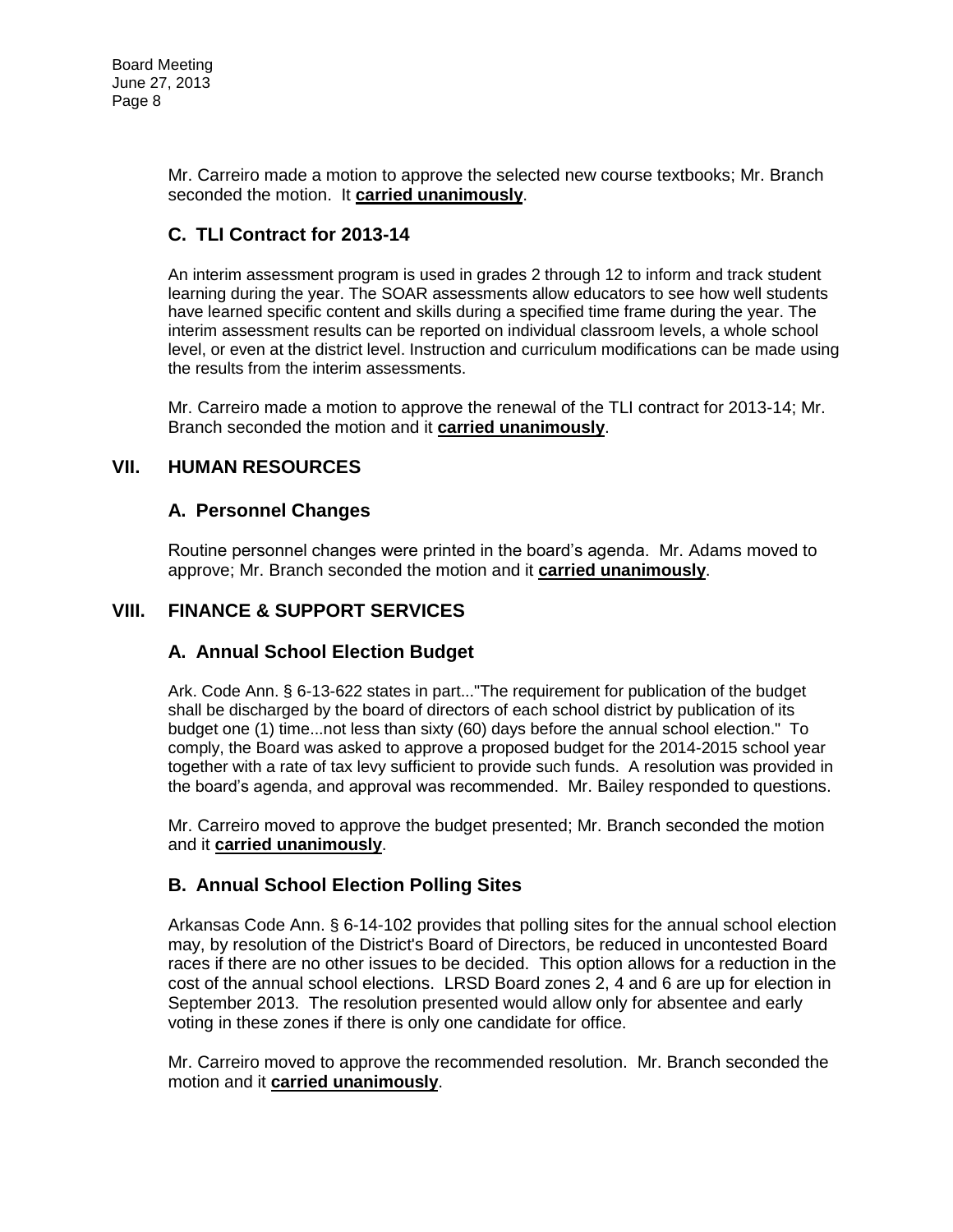# **C. Finance of Special Needs School Buses**

The district has established a ten year cycle for school bus replacement. The Transportation Department identified eight used school buses for purchase ranging in year models 2010 through 2012. The acquisition of these buses will maintain the planned replacement schedule. Used buses two years or older are exempt from bidding per state law; however, the District plans to finance the purchase. An RFP will be issued for the financing. Mr. Adams moved to approve the purchase; Mr. Branch seconded the motion and it **carried unanimously**.

# **D. Budget Update**

Mr. Bailey provided a brief overview of the current budget process. Budget worksessions are planned in July and August, with final approval by the board to submit the budget to the ADE as required in September.

The RFP for selection of a facilities review consultant will publish on Monday. Once responses are received, the board will be brought up to date and a vote on selection of the vendor will be required.

# **IX. CLOSING REMARKS**

#### **A. Announcements and Reminders**

Mr. Burton thanked the board for allowing him the opportunity to serve as the interim superintendent. The primary focus for decision-making was based on the best option for the education of the students.

He also commented on the remarks from southwest Little Rock residents. As the former principal of McClellan he is aware of the needs of the community and he has spoken to members of the community. He insisted the best option is to continue to stay focused on the students and to move forward with providing better facilities for all students in the district.

Mr. Bailey made a few comments regarding the data warehouse and the data dashboard. He reported the one currently in use is Data Director, and is not a data warehouse. It is used mainly for data management. The data dashboard Dr. Suggs made reference to earlier in the meeting is a true data warehouse.

## **SUSPENSION OF THE RULES**

Ms. Curry requested a suspension of the rules to consider a Resolution in memory of recently deceased Donna Grady Creer. Mr. Carreiro moved to suspend the rules; Mr. Branch seconded the motion, and it **carried unanimously**.

Ms. Curry read the Resolution. Mr. Adams made a motion to approve; Mr. Branch seconded the motion and it **carried unanimously**. The resolution will be presented to members of Ms. Creer's family.